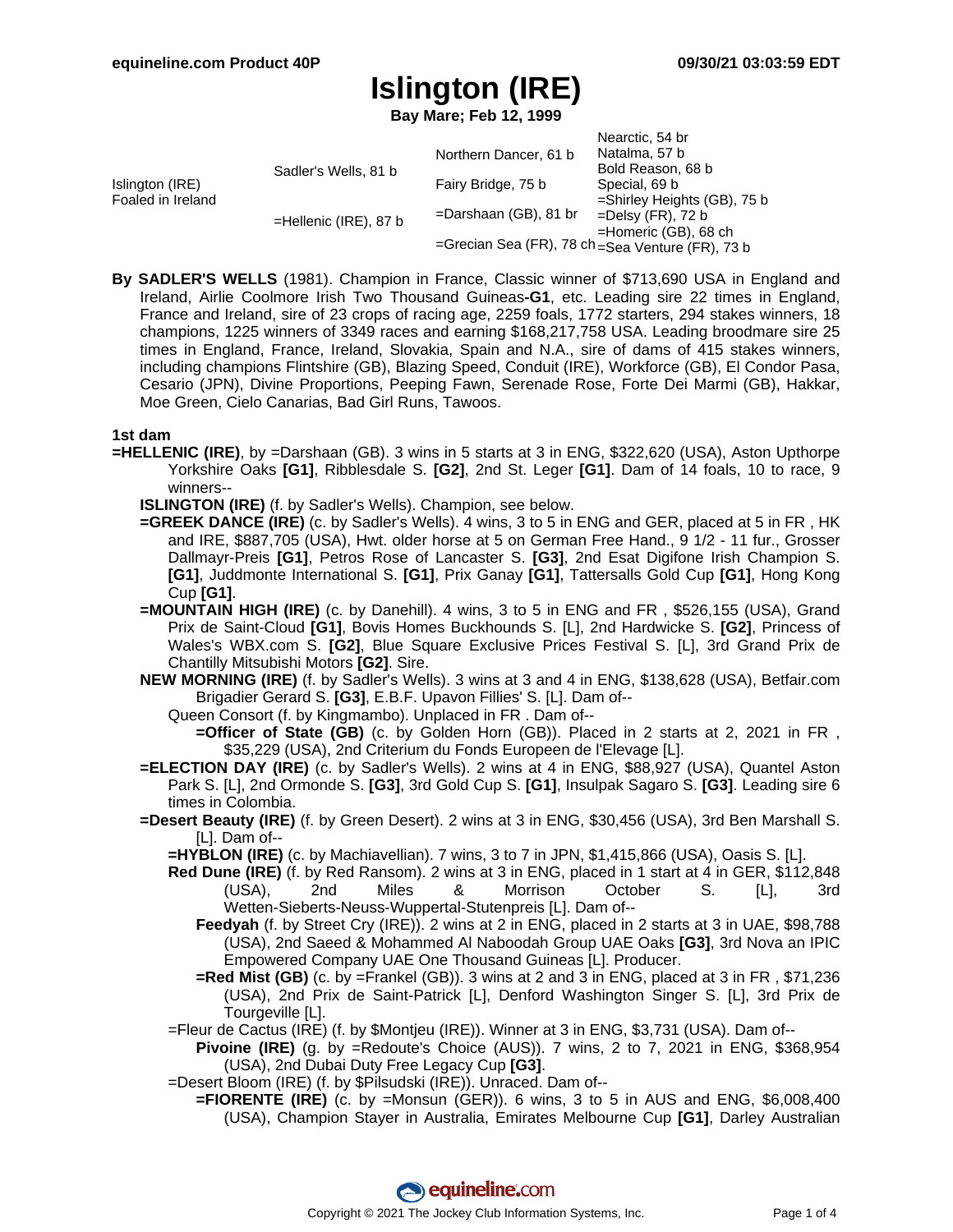**Bay Mare; Feb 12, 1999**

- Cup **[G1]**, John F. Feehan Dato Tan Chin Nam S. **[G2]**, Carlton Draught Peter Young S. **[G2]**, Princess of Wales's Goldsmith's S. **[G2]**, etc. Sire.
- =Roshanak (IRE) (f. by Spinning World). Winner at 2 in ENG, \$8,247 (USA). Dam of--
	- **=TOM MELBOURNE (IRE)** (g. by Dylan Thomas (IRE)). 6 wins, 3 to 7 in AUS and IRE, \$1,067,022 (USA), Commercial Club Albury Gold Cup [L], Carrington S. [L], 2nd Kennedy Mile Cantala S. **[G1]**, TAB Epsom H. **[G1]**, Attwood Marshall A.D. Hollindale S. **[G2]**, etc.
	- **=ARAAJA (IRE)** (f. by =Iffraaj (GB)). 4 wins at 3 in FR , placed at 3 and 4 in AUS, \$161,536 (USA), Prix Madame Jean Couturie [L], 2nd Sky Racing Tattersalls Mile [L], 3rd Winter Cup [L].
- =Greek Well (IRE) (g. by Sadler's Wells). 3 wins at 4 in ENG, \$105,647 (USA).
- =Praxiteles (IRE) (g. by Sadler's Wells). 6 wins, 3 to 7 in ENG, \$45,103 (USA).
- =Thespis of Icaria (IRE) (g. by Sadler's Wells). 2 wins at 5 in ENG, \$6,572 (USA).
- Justlookdontouch (IRE) (f. by \$Galileo (IRE)). Unraced. Dam of--
	- **ABINGDON** (f. by Street Cry (IRE)). 4 wins at 3 and 4 in ENG, placed in 2 starts at 4 in FR and IRE, \$195,110 (USA), E.B.F. & Sir Henry Cecil Galtres S. [L], Lord Weinstock Memorial E.B.F. Stallions S. [L], Totepool Pontefract Castle S. [L], 2nd Bet365 Lancashire Oaks **[G2]**, British Stallion Studs E.B.F. Chalice S. [L], etc.
- =Olympienne (IRE) (f. by Sadler's Wells). Unraced. Dam of--
	- **=PATKAI (IRE)** (g. by =Indian Ridge (IRE)). 4 wins, 2 to 4 in ENG, \$291,690 (USA), Woodcote Stud Sagaro S. **[G3]**, Queen's Vase **[G3]**, 2nd Gold Cup **[G1]**, Blue Square Henry II S. **[G2]**.
	- **=MODUN (IRE)** (g. by King's Best). 3 wins at 3 and 4 in ENG, placed at 6 in UAE, \$190,867 (USA), Betfred September S. **[G3]**, 2nd Congratulations Champion Jockey Richard Hughes Betdaq Floodlit S. [L], 3rd Betfred the Bonus King Geoffrey Freer S. **[G3]**, Betfred Mobile Sports September S. **[G3]**.
	- **=Saptapadi (IRE)** (g. by =Indian Ridge (IRE)). Winner at 4 and 9 in ENG, \$114,080 (USA), 2nd Blue Square Henry II S. **[G2]**, 3rd CGA Geoffrey Freer S. **[G3]**.

#### **2nd dam**

- =GRECIAN SEA (FR), by =Homeric (GB). Winner at 2 in FR , raced in ENG, \$21,508 (USA). Half-sister to **=SAILOR'S MATE** (\$40,531 (USA), Meld S. **[G3]**, etc.), **=Naval Party** (\$82,642 (USA), 2nd Gran Criterium **[G1]**, etc.), **=Ship of State** (3rd Acomb S. [L]). Dam of 9 winners--
	- **=HELLENIC (IRE)** (f. by =Darshaan (GB)). Black type winner, see above.
	- **=Golden Wave** (c. by =Glint of Gold (GB)). 3 wins at 2 and 3 in ENG, \$46,448 (USA), 2nd Glen International Solario S. **[G3]**, Lanson Champagne Vintage S. **[G3]**.
	- **=Celtic River (IRE)** (f. by Caerleon). Winner at 3 in FR , \$44,839 (USA), 3rd Prix du Pin [L]. Dam of-- =Riverine (GB) (f. by =Risk Me (FR)). Unplaced in 2 starts in ENG. Dam of--
		- **=Sohraab (GB)** (g. by Erhaab). 7 wins, 3 to 7 in ENG, \$184,877 (USA), 2nd Flight Centre Chester Queensferry S. [L], Totesport.com Beverley Bullet Sprint S. [L].
		- **=Valencha (GB)** (f. by Domedriver (IRE)). 4 wins at 3 and 4 in ENG, \$72,670 (USA), 3rd Japan Racing Association Sceptre S. **[G3]**. Producer.
		- =Pang Valley Girl (GB) (f. by Rock Hopper (GB)). Unplaced in 1 start in ENG. Dam of--
			- **=Cill Rialaig (GB)** (f. by =Environment Friend (GB)). 6 wins, 3 to 5 in ENG, placed in 1 start at 6 in FR , \$169,087 (USA), 3rd Prix des Tourelles [L], E.B.F. Paco Boy Chalice S. [L], Princess Royal Richard Hambro E.B.F. S. [L], E.B.F. Cockney Rebel-A Leading First Season Sire River Eden Fillies' S. [L].
	- **=New Trojan** (c. by =Troy (GB)). Winner at 2 in ENG, \$36,642 (USA), 2nd King Edward VII S. **[G2]**, 4th Highland Spring Derby Trial S. **[G3]**, Gordon S. **[G3]**.
	- =Troyes (GB) (f. by =Troy (GB)). Winner at 3 in ENG, \$3,397 (USA). Dam of--
		- **MONT ETOILE (IRE)** (f. by \$Montjeu (IRE)). 2 wins at 3 in ENG, \$214,158 (USA), Ribblesdale S. **[G2]**, 2nd Weatherbys Bank Cheshire Oaks [L], Weatherbys Bank Pipalong S. [L], 3rd E.B.F. Chalice S. [L]. Producer.
		- **=Tromond (GB)** (f. by Lomond). Winner at 3 in ENG, 2nd Ballymacoll Stud S. [L]. Dam of--
			- **=CESARE (GB)** (g. by Machiavellian). 10 wins, 3 to 9 in ENG, \$665,677 (USA), Sony Summer Mile S. **[G2]**, Britain's Got Talent Paradise S. [L] twice, 2nd Queen Anne S. **[G1]**, Totesport.com Celebration Mile **[G2]**, 3rd Plymouth Gin Summer Mile S. **[G2]**.
			- **=NOWHERE TO EXIT (GB)** (c. by Exit to Nowhere). 4 wins, 2 to 3 in ENG and FR , \$235,019 (USA), Prix La Force **[G3]**, Prix de l'Avre [L], 2nd Emirates Airline Prix du Jockey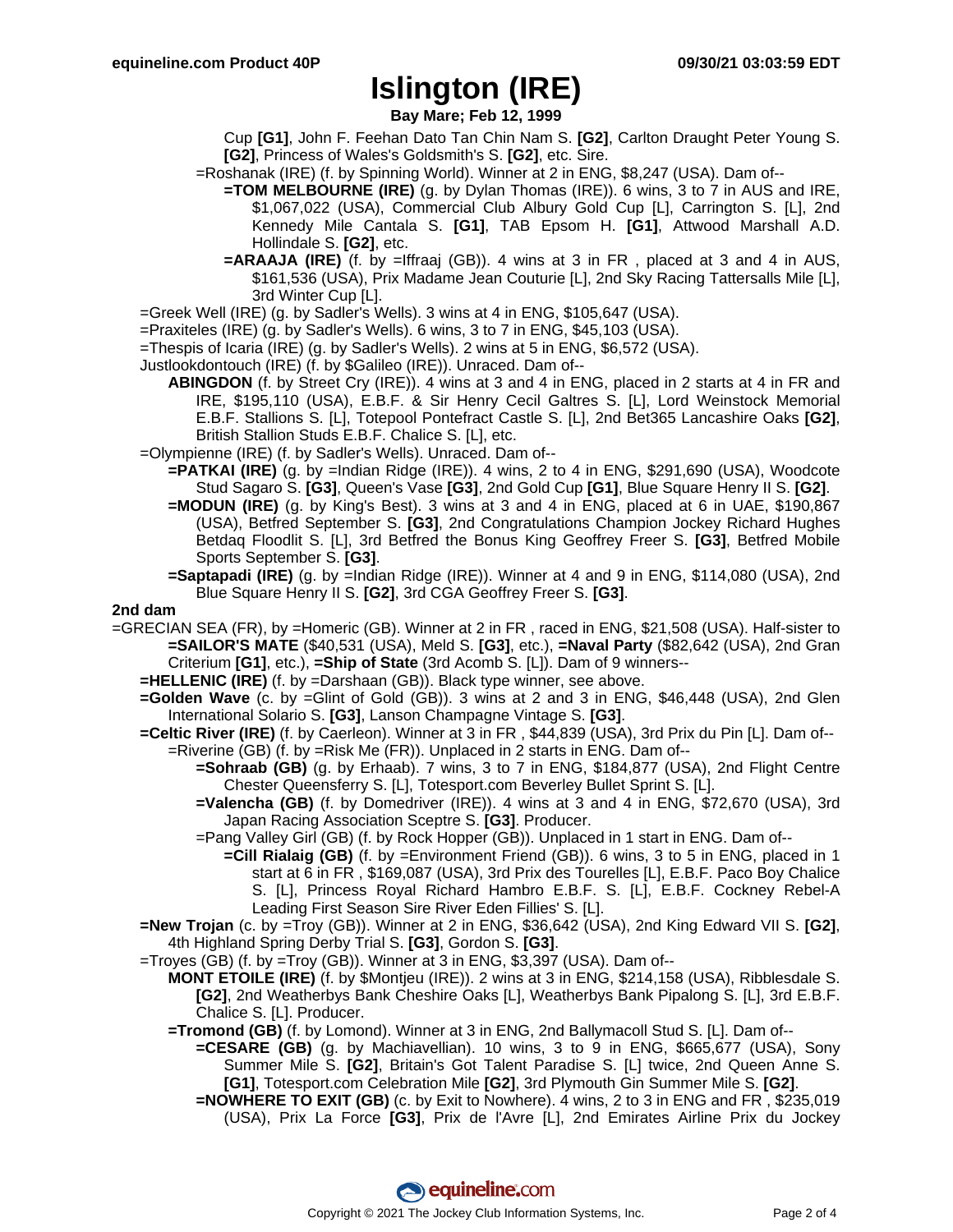**Bay Mare; Feb 12, 1999**

Club-French Derby **[G1]**.

- **=EMBRACED (GB)** (f. by =Pursuit of Love (GB)). Winner in 4 starts at 2 and 3 in ENG, \$31,671 (USA), Woodcote Stud Swinley S. [L]. Producer.
- =Discerning (GB) (f. by =Darshaan (GB)). Winner at 3 in ENG, \$7,827 (USA). Dam of--
	- **=Phillipina (GB)** (f. by =Medicean (GB)). Winner at 3 in ENG, \$25,418 (USA), 2nd Weatherbys Bank Cheshire Oaks [L].
- =Guerre de Troie (GB) (f. by =Risk Me (FR)). Placed at 3 in FR , \$21,242 (USA). Dam of--
	- **=Shinning War (FR)** (f. by Shining Steel (GB)). 2 wins at 3 in FR , \$58,537 (USA), 3rd Prix des Tuileries [L]. Producer.
	- =Troiecat (FR) (f. by One Cool Cat). Unplaced in FR . Dam of--
		- **=HIGH AS A KITE (FR)** (f. by =Manduro (GER)). 8 wins, 3 to 5 in FR , NOR and SWE, \$315,304 (USA), Kingsland Norsk Derby [L], Lanwades Stud S. [L], Stockholm Fillies & Mares S. [L] twice, 2nd Lanwades Stud S. [L].
		- **=London Protocol (FR)** (g. by \$Muhtathir (GB)). 4 wins, 2 to 5 in ENG and FR , \$123,912 (USA), 3rd Prix de Tourgeville [L].
- =Greek Palace (IRE) (c. by Royal Academy). 3 wins, 3 to 6 in ENG and KSA, \$89,766 (USA).
- =Gulf Sailor (IRE) (c. by =Darshaan (GB)). 14 wins, 4 to 6 in ENG and ITY.
- =Dark Waters (IRE) (g. by =Darshaan (GB)). Winner at 4 in ENG, \$7,089 (USA).
- =Sea Shell (IRE) (f. by Unfuwain). Winner at 4 in GR .
- =Sea Picture (IRE) (f. by Royal Academy). Placed at 2 in ENG, \$3,308 (USA). Dam of--
	- **=RUSCELLO (IRE)** (g. by \$Cape Cross (IRE)). 5 wins at 3 and 4 in AUS and ENG, \$227,533 (USA), Lexus Hotham H. **[G3]**.
		- **=WILD IRISH ROSE (IRE)** (f. by \$Galileo (IRE)). 2 wins at 3 in IRE, \$69,869 (USA), Irish Stallion Farms E.B.F. Stanerra S. [L], 3rd Irish Stallion Farms E.B.F. Give Thanks S. **[G3]**, Loughbrown S. **[G3]**.
- =White Caps (IRE) (f. by =Shirley Heights (GB)). Placed in 2 starts at 2 in ENG. Dam of--
	- =Classic Goddess (IRE) (f. by Classic Secret). Unraced in Ireland. Dam of--
		- =Blue Goddess (IRE) (f. by Blues Traveller (IRE)). 3 wins in 3 starts at 2 in ENG and IRE, \$124,478 (USA). Dam of--
			- **=EDGE CLOSER (GB)** (g. by =Bold Edge (GB)). 8 wins, 2 to 8 in ENG, \$186,667 (USA), Countrywide Steel and Tubes Hopeful S. [L], Axminster Carpets Cathedral S. [L], 3rd Sportingbet.com Leisure Up Up & Away S. [L], Sportingbet.com Leisure S. [L].
- =Above Water (IRE) (f. by =Reference Point (GB)). Unplaced in 2 starts in FR . Dam of--
- **=SIEGE (IRE)** (c. by =Indian Ridge (IRE)). 3 wins at 3 and 4 in ENG and UAE, \$179,423 (USA), Sheikh Maktoum bin Rashid Al Maktoum Challenge-Round 1 [L], 3rd Thehorsesmouth.co.uk Hungerford S. **[G3]**. Sire.
	- =Arafura (IRE) (f. by \$Barathea (IRE)). Unraced in Ireland. Dam of--
		- **=Endless Summer (ITY)** (f. by Pounced). 3 wins at 2 and 3 in FR and ITY, \$86,514 (USA), 2nd Prix Occitanie [L], Prix Petite Etoile [L], 3rd Prix Madame Jean Couturie [L], Premio Criterium Femminile-M.Tudini [L].
- =Sea Quest (IRE) (f. by Rainbow Quest). Unplaced in 2 starts in FR . Dam of--
	- =Fritta Mista (IRE) (f. by =Linamix (FR)). Unplaced in FR and IRE. Dam of--
		- **=MONTECCHIO (IRE)** (c. by =Acclamation (GB)). 3 wins, 2 to 4 in HK and IRE, \$500,041 (USA), Hong Kong Macau Trophy [L]. Sire.
		- **Sans Reward (IRE)** (f. by \$Barathea (IRE)). 2 wins at 2 in ENG, placed at 3 in NA , \$61,195 (USA), 3rd Keepmoat May Hill S. **[G2]**. Producer.
- RACE RECORD for Islington (IRE): In England. At 2, once 3rd (South Eastern Electrical Oh So Sharp S. [L]) in 2 starts; at 3, Hwt. filly on English Free Hand. 11 - 14 fur. (2002), Hwt. filly on English Free Hand. 9 1/2 - 11 fur. (2002), 4 wins (Aston Upthorpe Yorkshire Oaks **[G1]**, Vodafone Nassau S. **[G1]**, Tattersalls Musidora S. **[G3]**) in 5 starts. Earned 260,865 Pounds (\$399,497 USA). In France. At 3, unplaced in 1 start. Earned 45,760 Euro (\$44,804 USA). In NA. At 3, once 3rd (Breeders' Cup Filly & Mare Turf **[G1]** (AP, \$153,600)) in 1 start; at 4, Champion grass mare (2003), one win (Breeders' Cup Filly & Mare Turf **[G1]** (SA, \$551,200)) in 1 start. Earned \$704,800. In Ireland. At 4, Hwt. older mare on Irish Free Hand. 9 1/2 - 10 1/2 fur. (2003), once 3rd (Ireland the Food Island Champion S. **[G1]**) in 1 start. Earned \$98,843. In England. At 4, Hwt. older mare on English Free Hand. 11 - 14 fur. (2003), Hwt. older mare on English Free Hand. 9 1/2 - 11 fur. (2003), one win (Aston Upthorpe Yorkshire